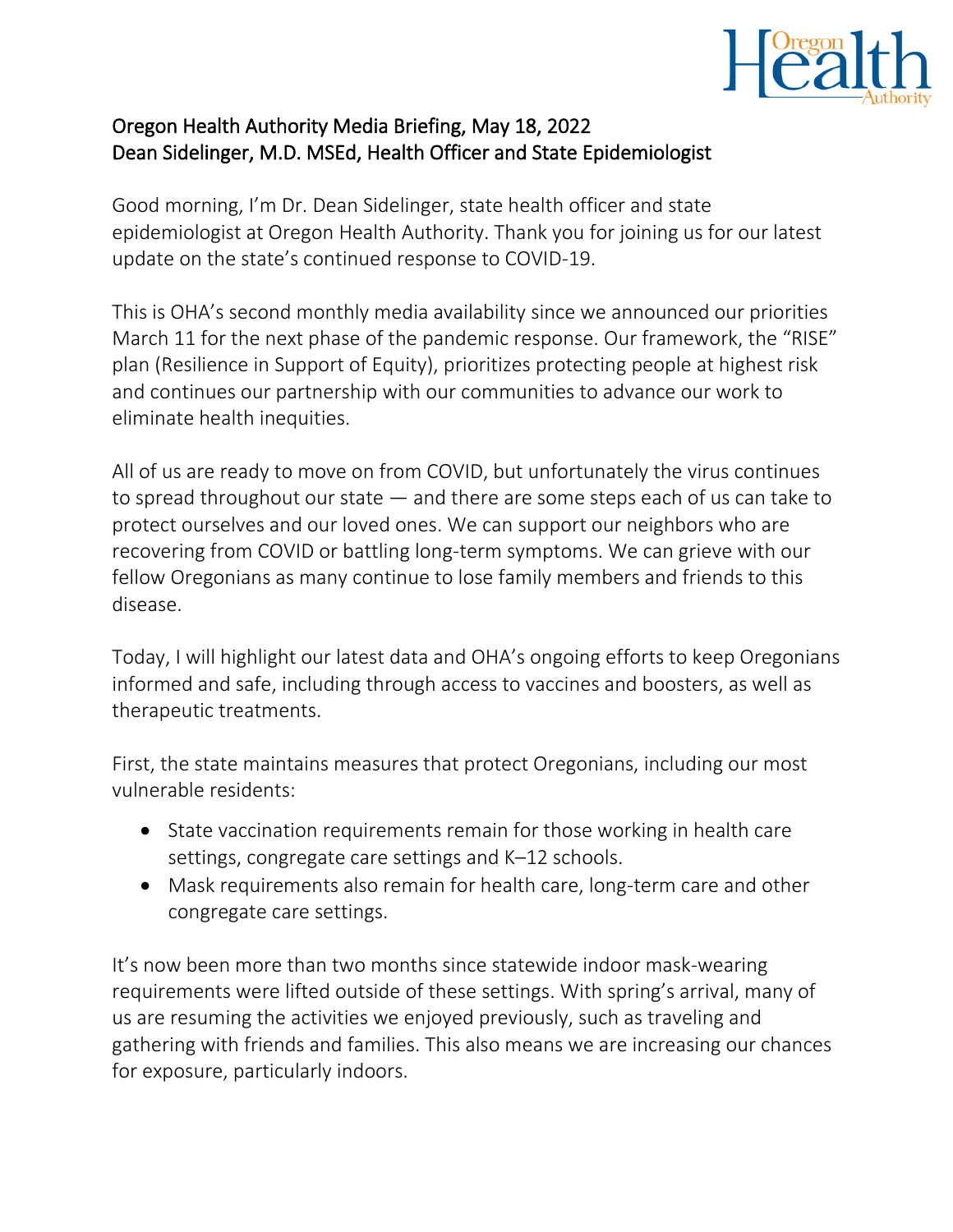Our surveillance also shows the predominant strain in Oregon, Omicron variant BA.2, remains highly transmissible and widespread statewide. Like its predecessor, the Omicron variant BA.1, it is a stubborn adversary. Around the country, as in Oregon, we are seeing rises in new cases and hospitalizations caused by BA.2.

Unfortunately, these developments tell us that the pandemic is not over. If you're in a gathering of people outside your home, sooner or later you will be exposed to the virus. This could be where you worship, where you work, where you recreate, where you shop, or where you connect with friends and family.

The risk of exposure and infection exists in every Oregon community, and we see that in our statewide data. In the four weeks since our last update, test positivity has risen from 7% on April 20 to 11.4% on May 16. During the last month, daily reported case counts more than doubled as well, from a rolling seven-day average of 600 cases a day on April 20, to 1,350 reported on May 16. And, we also know that most cases are not being reported to public health — both because testing is occurring at home and because some individuals do not get tested. So, our state and national trends all tell us significant disease transmission is occurring. Recent data shows a slowing of the increase in reported cases, indicating we may be nearing the top of this current peak.

OHA is optimistic the overall number of Oregon's hospitalized patients with COVID-19 will not exceed our hospital system's ability to care for them. Since our April 20 update, hospitalizations have nearly doubled, from 110 to 251 COVID-19-positive patients. Modeling from Oregon Health & Science University and the team led by Dr. Peter Graven project that the number of COVID-19-positive patients in Oregon's hospitals will peak at 321 around June 10. This is less than a third of the number we saw during the Delta and Omicron waves, when we experienced peaks of 1,178 on Sept. 1 and 1,130 patients on Jan. 27, respectively. OHA continues to watch COVID-19 hospitalizations closely and to support our state's hospital systems. If required, we would be ready respond to any future surges.

OHA and its partners continue to track the new subvariants, such as BA.4 and BA.5. Evidence suggests existing vaccines and the level of vaccination and previous exposure to the virus still provide significant protection to prevent severe illness for most people.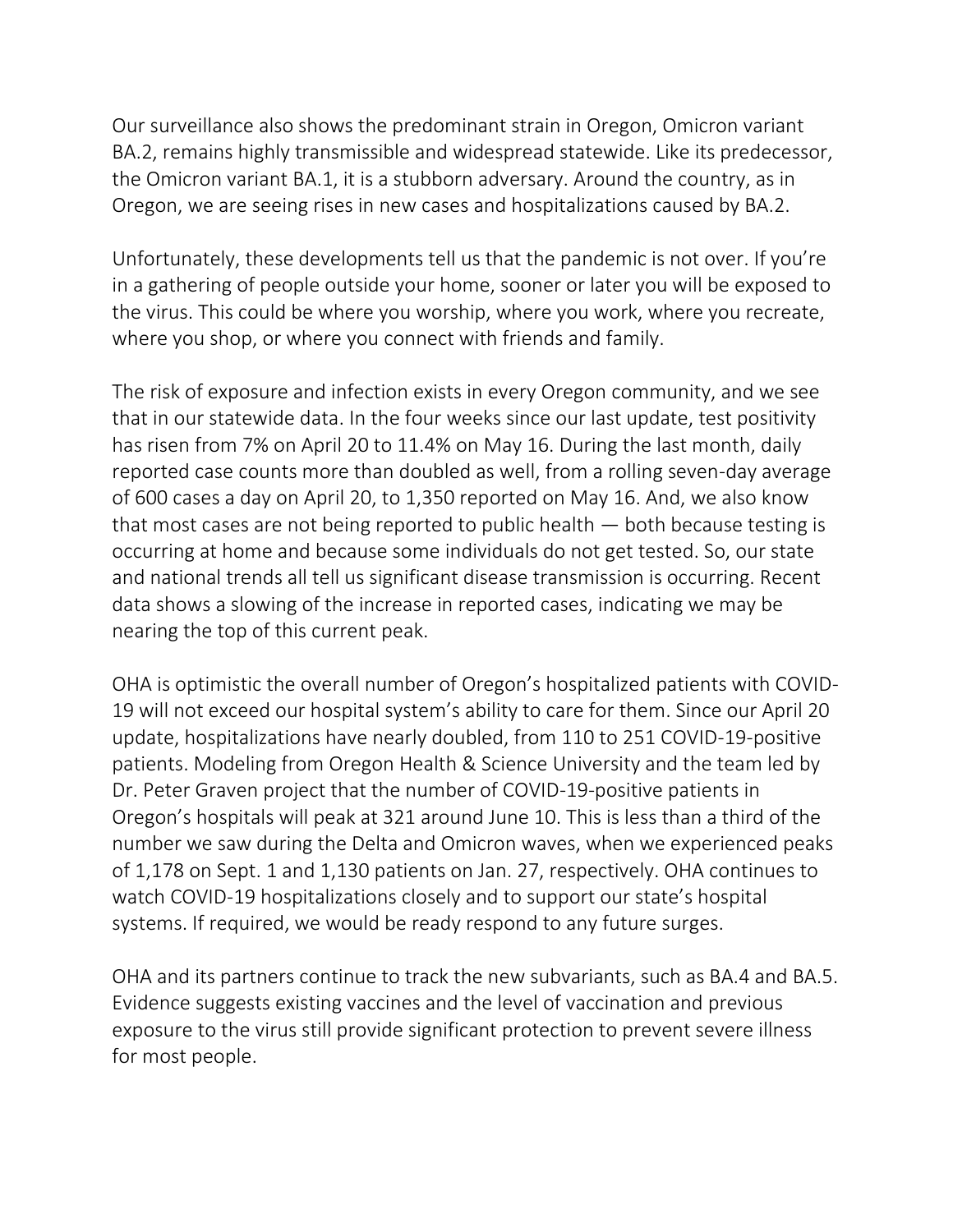We also want to discuss the school advisory sent last week to state K-12 educators by OHA and the Oregon Department of Education, to ensure schools can operate in-person through the remainder of the school year.

As of last Friday, with six Oregon counties listed at mid-level risk, according to the CDC's Community Levels system of low, medium and high risk, OHA and ODE encouraged schools to continue using "layered-mitigation strategies." This includes recommending face coverings or considering their universal use before making any decision for remote instruction or to end in-person instruction.

In addition, OHA and ODE recommend that anyone may choose to wear a mask because of their individual risk level, such as their risk of severe disease or having family or community members at higher risk for severe disease. They also suggested schools continue using free COVID-19 testing programs for students and staff.

In addition, our local public health partners are continuing to inform their residents about COVID-19 trends in their areas. Last week Multnomah County recommended its residents consider wearing masks for the next few weeks in school, work and other indoor settings.

Finally, we want to address concerns of those at greatest risk. Residents at high risk of severe illness from COVID-19 will face greater challenges, even if they have been vaccinated and boosted. Those with underlying medical conditions or who are immunocompromised should consider contacting their health care providers now to make a plan to get tested and receive treatment — should they become ill. People who don't have a health care provider can contact their local community health center or call 211.

OHA strongly encourages residents with these risk factors to minimize indoor social gatherings. We recommend wearing masks in these social settings, and choose the highest quality mask that fits them well.

Medication is available in many pharmacies and clinics for treatment of COVID-19 in people at increased risk for severe illness. Treatment should start within five days of symptom onset to be effective. Those at increased risk should plan now for where they will seek health care and get treatment if they develop COVID-like